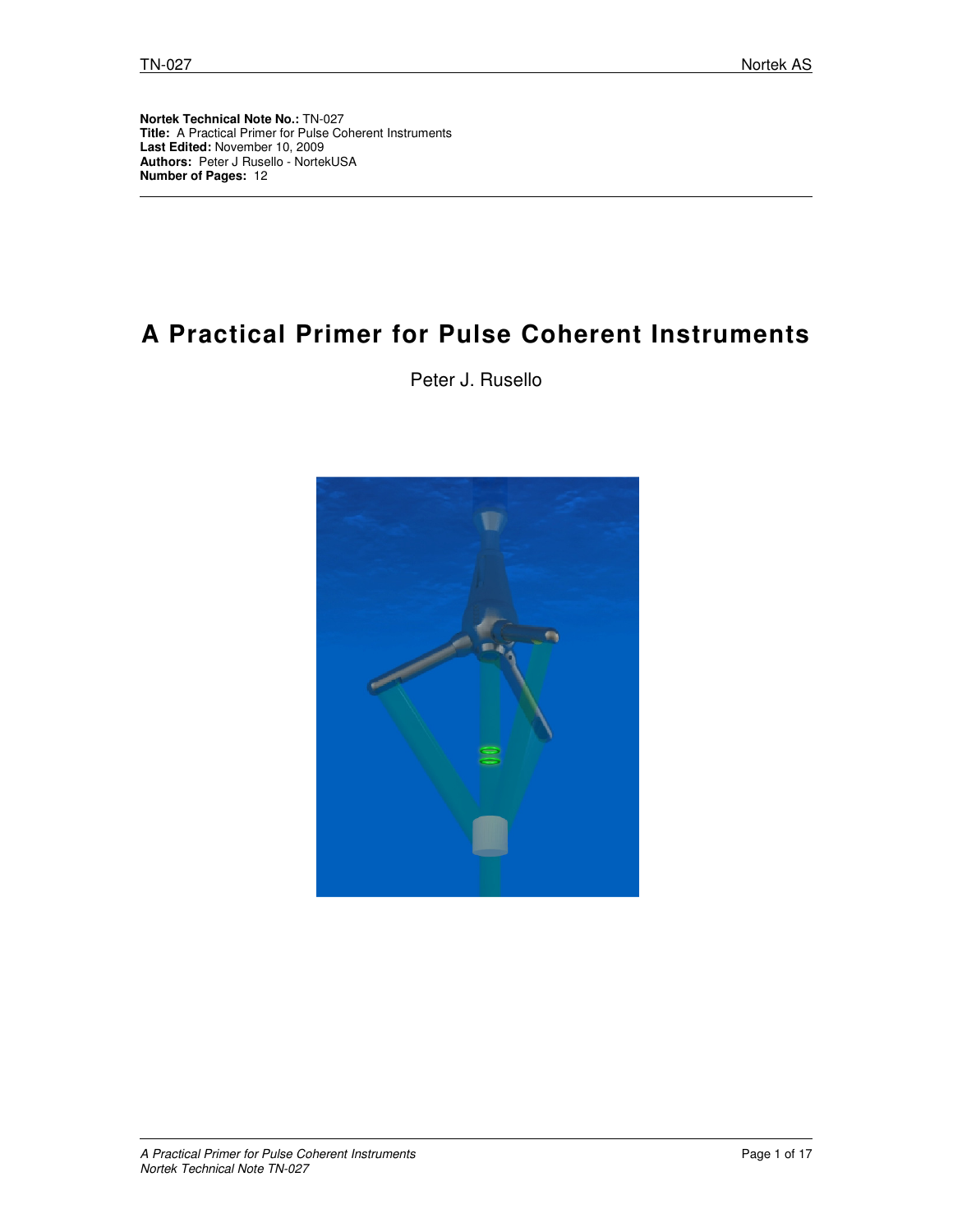# **Table of Contents**

| Section |                                                  | Page |
|---------|--------------------------------------------------|------|
|         | Background                                       | З    |
|         | Introduction to the Instruments                  | З    |
| III.    | <b>Basic Operating Principles</b>                |      |
| IV.     | Phase Wrapping & Velocity Ambiguity              | 5    |
| V       | Correlation                                      |      |
| VL      | <b>Coordinate Transforms and Beam Velocities</b> | 8    |
| VII.    | <b>Practical Considerations for HR Profilers</b> | 12   |
| VIII.   | <b>Practical Considerations for Velocimeters</b> | 14   |
| IX.     | <b>Final Comments</b>                            | 15   |
| Χ.      | Appendix                                         | 16   |
| ΧI      | References                                       |      |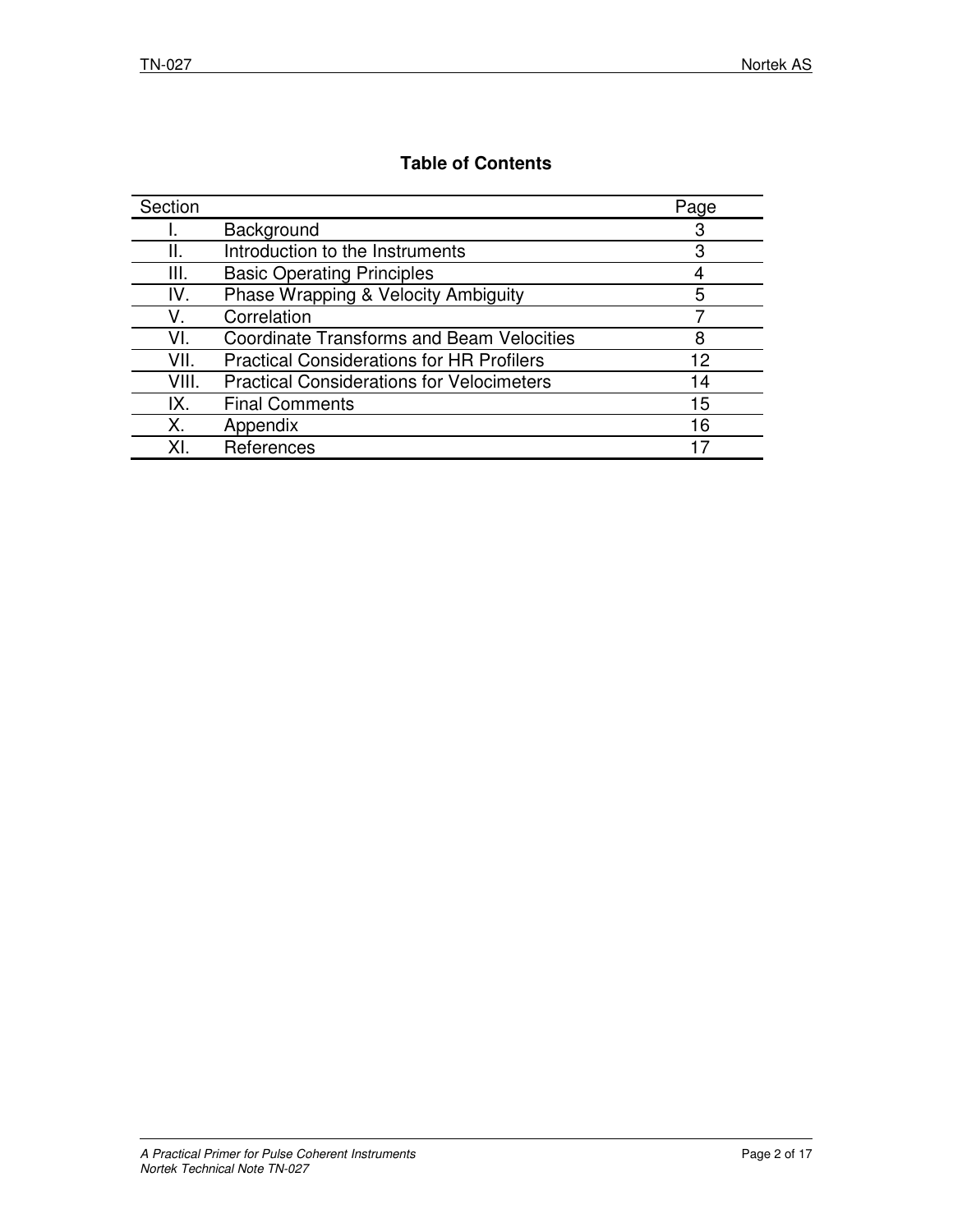## **I. Background**

Pulse coherent profilers have been commercially available for over a decade and have seen a steady increase in use as more user friendly software simplifies setup, making high quality data easily achievable. Pulse coherent systems are typically used for difficult measurement situations such as turbulence measurements, very slow, low energy flows, and rapidly varying flows requiring high single ping accuracy. They can work well in areas with high shear, near boundaries, under breaking waves, and many other situations. Pulse coherent data from single or small ensemble average measurements are useful because of the individual measurement accuracy and low noise. Pulse coherent profilers can measure in far smaller cell sizes (on the order of 1 cm) providing far more details of the flow than standard Doppler systems.

Nortek AS has manufactured acoustic Doppler current profilers and velocimeters since their founding in 1996. The first Nortek pulse coherent profiler was sold in 1998 (HR-NDP) with a second version introduced in 2006 (High Resolution Aquadopp Profiler or HR Profiler). Pulse coherent processing was also used in the original Nortek velocimeter (NDV) and is presently used in the Vector and Vectrino velocimeters.

This document will provide a brief review of pulse coherent processing principals, as well as provide the user with more practical tips and training for pulse coherent instruments, such as the High Resolution (HR) Aquadopp Profiler, Vector, and Vectrino.

## **II. An Introduction to the Instruments**

The HR Aquadopp Profiler consists of three acoustic transducers/receivers arranged in a variety of head configurations (Figure 1a - Other head configurations than the two shown are available). The HR Aquadopp Profiler is available as either a 1 or 2 MHz system based on the Aquadopp Profiler hardware. Special firmware is used to change the internal processing of the standard Aquadopp Profiler to pulse coherent operation. The HR Aquadopp Profiler is equipped with temperature, pressure, pitch, roll, and heading sensors and an internal recorder for autonomous deployments, just like the standard version. It may also be operated in a cabled, real time setup or equipped with a variety of acoustic modems for integration into a data collection platform.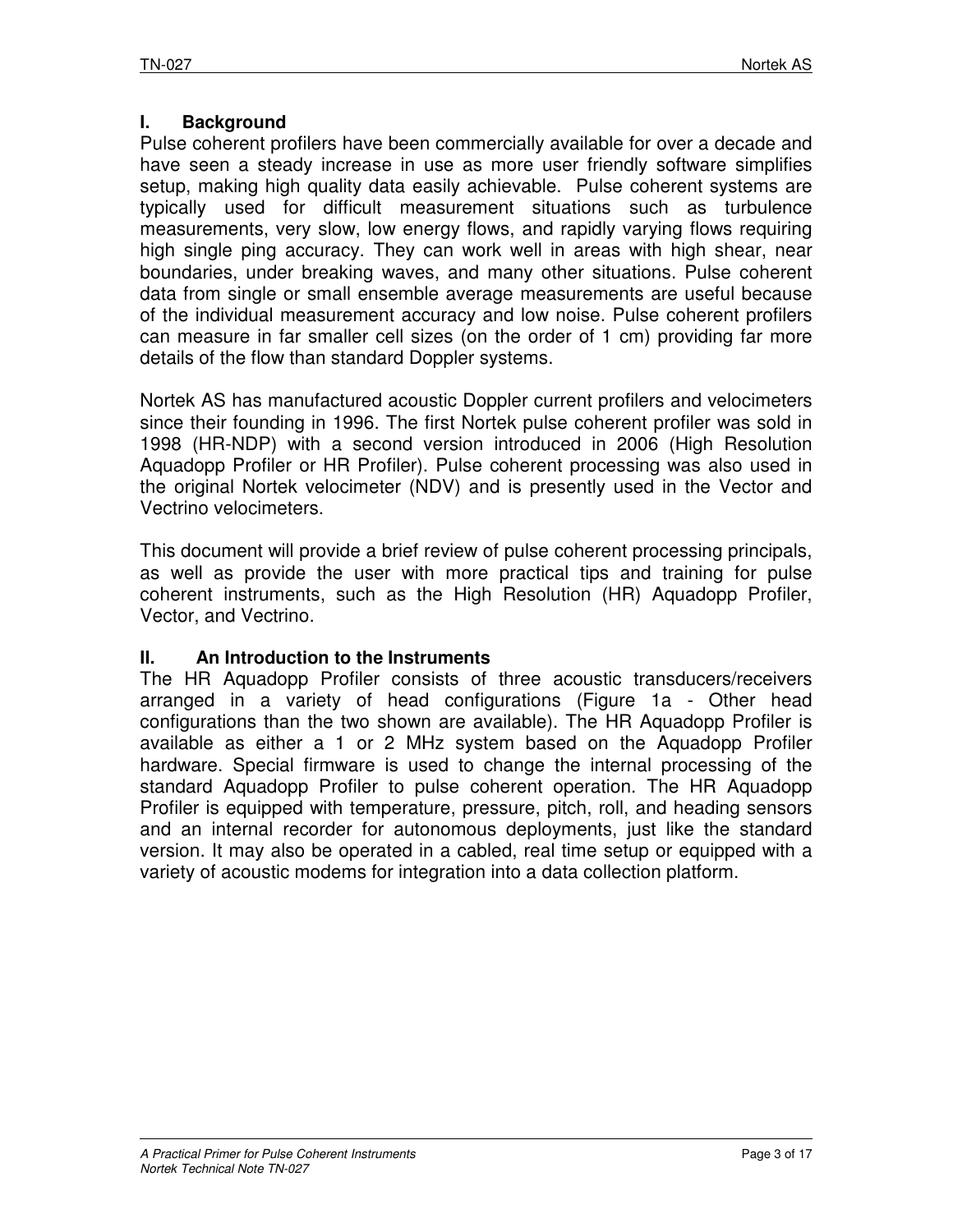

**Figure 1.** The three pulse coherent systems Nortek currently produces. (a) The Aquadopp/ HR Profiler and two standard head configurations. (b) The Vector with a fixed probe head. (c) The Vectrino with a fixed probe head.

The Vector and Vectrino are shown in Figures 1b and 1c and belong to a class of instruments known as acoustic Doppler velocimeters. The Vector was developed for field deployments and features a titanium probe with the traditional three receiver arms characteristic of acoustic velocimeters. The Vector offers similar internal electronics as the HR and Aquadopp Profilers, including the ancillary sensors and data recorder.

The Vectrino represents the next generation of acoustic velocimeter design and incorporates many features highlighted in (Snyder 1999) as beneficial to increase measurement accuracy and reduce flow disturbance (Rusello 2006). The most obvious change is the addition of a fourth acoustic receiver and a change in the orientation of the arms around a circle, with a 90º separation between arms instead of 120º as in the Vector. The Vectrino was developed primarily for laboratory measurements and is not equipped with ancillary sensors other than a temperature sensor in the probe for speed of sound estimation. No internal recorder is available. A ruggedized field probe is available. Both the Vector and Vectrino are available with a fixed probe head as seen in Figure 1 or with a cabled probe head for more flexible mounting options.

The receiver arms of an acoustic Doppler velocimeter receive Doppler shift measurements from a small volume in space referred to as the Sample Volume. In contrast, the HR Aquadopp Profiler uses divergent acoustic beams and measures at various vertical locations and divides the reported profile into many depth or measurement cells.

## **III. Basic Operating Principles**

Pulse coherent instruments, such as the HR Aquadopp Profiler, Vector, and Vectrino, utilize a pair of acoustic pulses with a known time lag, or separation, to determine a Doppler effect induced phase shift. This measured phase shift is converted to velocity by scaling with the speed of sound in water. The measurement of a phase shift is more accurate than direct Doppler frequency determinations and provides pulse coherent systems with their characteristic low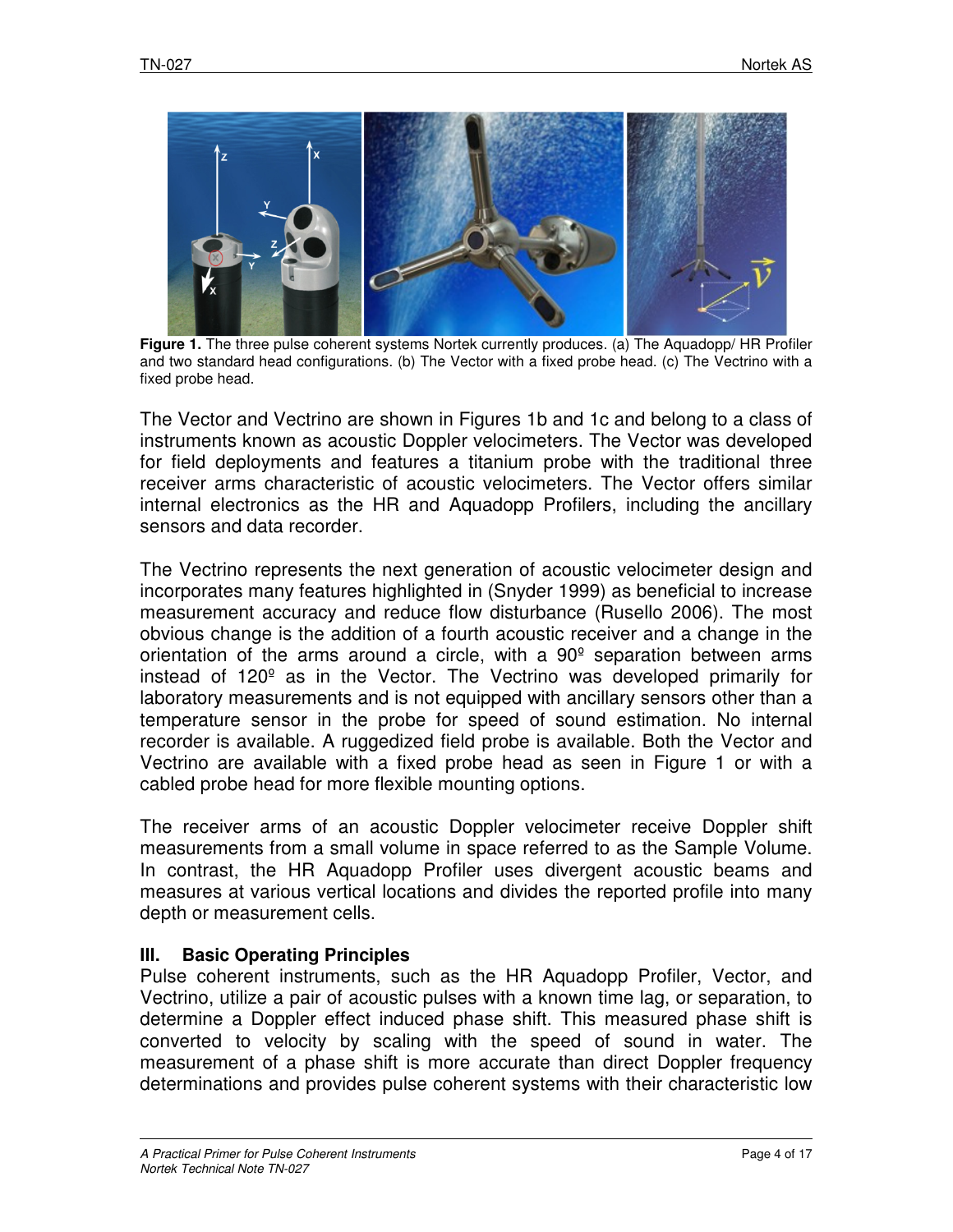noise measurements. The instrument reports the phase shift converted to an along beam velocity by utilizing the speed of sound in water. We will refer to these velocities as  $b_i$ , where  $i = 1,2,3,...$  and represents a numbered beam. The size of the separation between pulses determines the maximum unambiguous velocity that can be measured. Longer lags have lower maximum velocities, while shorter lags have higher maximum velocities. Conversely, longer lags will typically have lower noise levels than shorter lags.

The Doppler phase shift is computed using a standard signal processing technique called the covariance method. By computing the complex covariance of the two return signals, the Doppler phase shift can be calculated by taking the arctangent of the real and imaginary parts of the covariance function. The implications of this calculation, specifically with regards to ambiguity in velocity measurements, will be discussed further in the next section.

Along with determining a phase shift, the instrument will also typically compute the speed of sound (needed to change the phase shift to an actual velocity), measure the return signal strength (reported in arbitrary units as counts and output as the variable **Amplitude)**, and measure the attitude sensors such as pitch, roll, and compass heading (if equipped) to aid in the last step in processing, coordinate system transformation.

Coordinate transforms combine beam velocities in various ways to produce either a Cartesian instrument coordinate system (referred to as **XYZ** coordinates) or an Earth normal coordinate system (referred to as **ENU**, or East, North, Up). When handling data, **XYZ** or **ENU** coordinates are the most practical for a user. **Beam** coordinates are used when dealing with ambiguity (phase wrapping) and higher order turbulence calculations.

# **IV. Phase Wrapping & Velocity Ambiguities**

One inherent consequence of pulse coherent systems is the ambiguous determination of the Doppler phase shift  $(\Phi)$ . As mentioned in the previous section, the arctangent, specifically the four quadrant arctangent, is used to calculate  $\Phi$ . The resultant angle is constrained from  $-\pi$  to  $\pi$  or as reported by the planning software, a velocity range such as  $0.9$  m/s where  $\pi$  has been scaled to yield the maximum or minimum (when multiplied by -1) ambiguity velocity.

If the absolute value of  $\Phi$  is greater than  $\pi$ , phase wrapping occurs and the measured phase shift has a value  $\Phi_{measured} = \Phi_{actual} - 2\pi$ . We see this phase wrapping in a velocity trace as an abrupt, unrealistic change in magnitude, almost always with a change in sign. While it is possible for phase wrapping to occur without a sign change, this would be the result of an extremely large wrap where the phase shift exceeds  $2\pi$ , in which case decorrelation would likely occur first.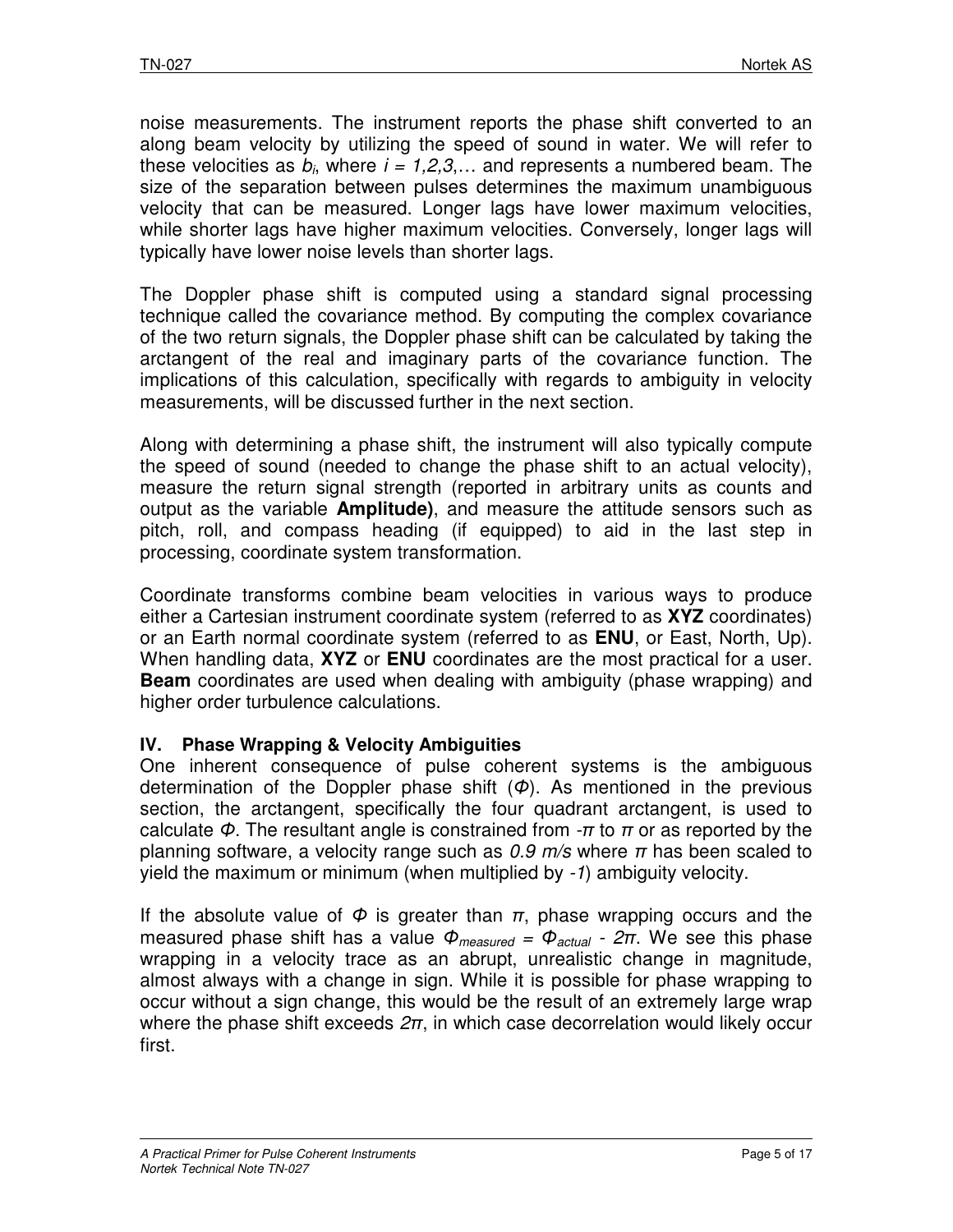As an example, if the ambiguity velocity is  $\frac{+}{1.0}$  m/s and the velocity goes to As an example, if the ambiguity velocity is  $\frac{+}{1.0}$  m/s and the velocity goes to  $\frac{+1.1 \text{ m/s}}{+1.1 \text{ m/s}}$ . See Figure 2 for an example of phase wrapping from a Vectrino measured in XYZ coordinates.



**Figure 2.** An example of phase wrapping showing an abrupt change from negative to positive velocity. Data was measured with a Vectrino at 50 Hz sample rate in a grid turbulence tank. The **Nominal Velocity Range** was set to 30 cm/s, yielding a horizontal velocity range of 94 cm/s. The plotted velocity is from the **X** component of recorded data.

The simplest way to avoid phase wrapping is to have a little prior knowledge of flow conditions and to set up the instrument appropriately for the environment. flow conditions and to set up the instrument appropriately for the environment.<br>For the Vector or Vectrino increasing the **Nominal Velocity Range** in the software will change the horizontal and vertical velocity ranges reported in the **Deployment Planning** section of the **Deployment Planning** dialog window. Ensure these values are above the maximum expected flow velocities. For the HR Aquadopp Profiler, a similar method can be used, but the parameter to change is **Profiling Range** rather than **Nominal Velocity Range**. For both instrument types increasing the velocity range decreases the pulse separation and increases the ambiguity velocity.

Adjusting the pulse separation is not always an option for the HR Aquadopp Profiler because of boundary interference (discussed further in the Section HR **Deployment Considerations** ). In these cases, another method is used to increase the ambiguity velocity, called Extended Velocity Range. Extended Velocity Range (EVR) utilizes an additional pulse pair to create a set of pulses with two different lags and velocity ranges. The longer lag is the standard pul coherent lag set by the user, while the EVR lag is shorter and has three times the velocity range. The standard phase shift is compared to the EVR phase shift and corrected so it matches the EVR data if needed. increase the ambiguity velocity, called Extended Velocity Range. Extended Velocity Range (EVR) utilizes an additional pulse pair to create a set of pulses with two different lags and velocity ranges. The longer lag is the her method is used to<br>locity Range. Extended<br>to create a set of pulses<br>lag is the standard pulse

Information from the EVR data is recorded by the HR Aquadopp Profiler and output in a **\*.hr2** file during binary data conversion. The EVR data consists of a output in a \***.hr2** file during binary data conversion. The EVR data consists of a<br>single cell (located one third of the way into the profile) and the velocities, amplitudes, and correlations associated with this cell. If ambiguity problems amplitudes, and correlations associated with this cell. If ambiguity problems<br>occur when using EVR, it is likely because the EVR data has phase wrapped as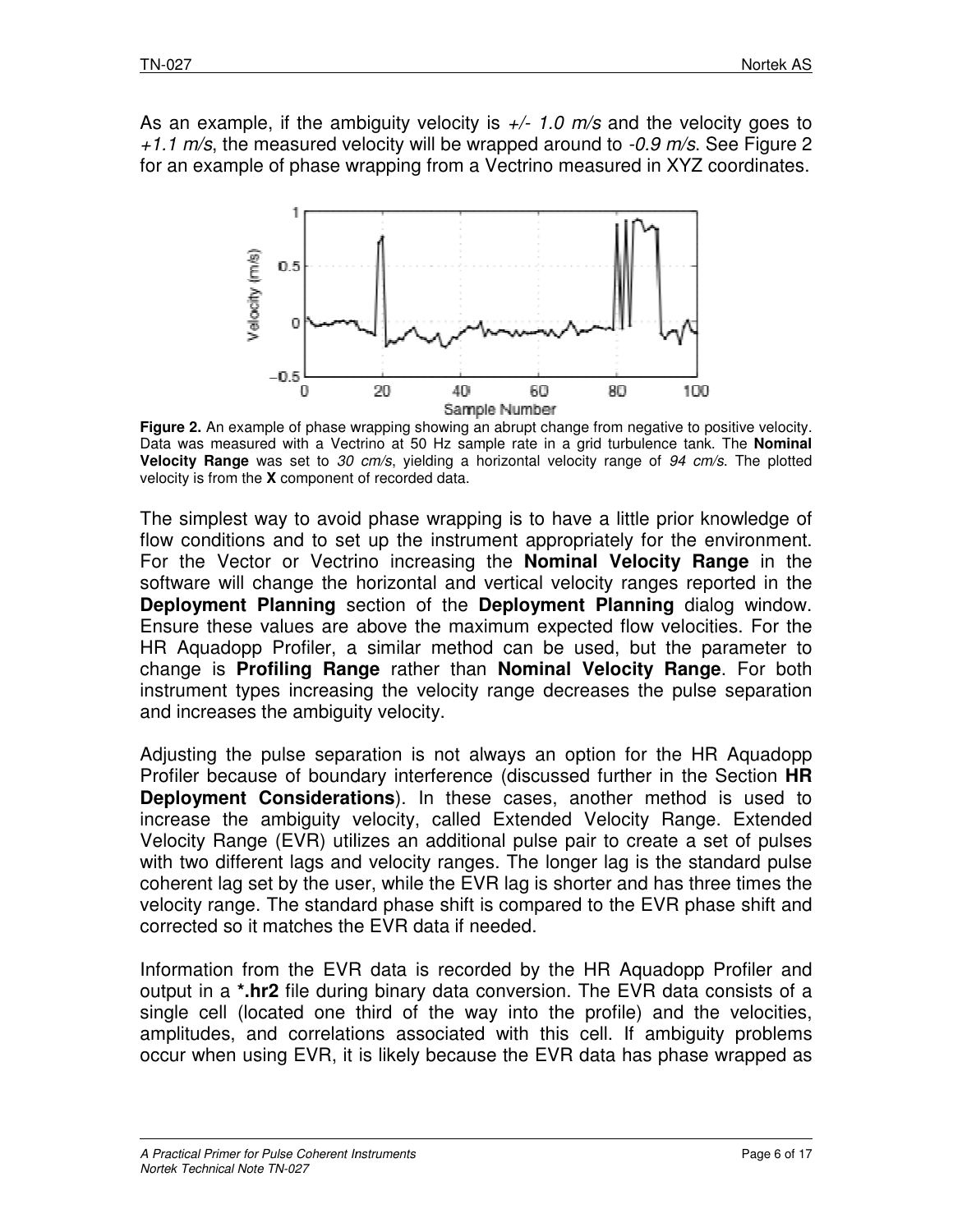well. EVR does not eliminate the possibility of ambiguity problems if velocities exceed the specified velocity range in the Deployment Planning dialog.

There are two constraints to be aware of when using EVR. First, the maximum internal ping rate is lower than non-EVR operation by a factor of two (2) because the pulse-pairs normally used for velocity profile measurement are used for the phase unwrapping scheme. Second, with an additional pulse in the water, pulse interference from boundary echoes can also be an issue. The interference is discussed further in the section **HR Deployment Considerations**. Despite the lower sample rate and potential for boundary interference EVR works extremely well and in many cases and may permit use of the HR Aquadopp Profiler in higher energy environments, such as the surf zone.

If phase wrapping does occur, it is fairly simple to unwrap the data once the ambiguity velocity (the velocity corresponding to  $\pi$ , denoted  $V_{amb}$ ) has been estimated. A simple estimate of  $V_{amb}$  is the average of the absolute values of the maximum and minimum measured velocities. A more accurate expression is  $V_{amb}$  $= c / (2 (36<sup>*</sup>lag))$ , where c is the speed of sound. An example of phase unwrapping is presented in the section **Coordinate Transforms** after a discussion of beam velocities.

# **V. Correlation**

Correlation is a measure of the similarity of two pulse echoes being measured by the Doppler instrument. Zero correlation means nothing at all is similar between the two echoes, where as a correlation of 1 means the two echoes are identical. We want high correlation because it gives us confidence the system measured the two pulses it originally sent out and is determining a valid phase shift.

In practice we will never see correlations of zero because of noise due to electronics, temperature fluctuations, and other factors that will always correlate above zero. Correlation reported by the instrument will be on a percent scale from 0-100%, so simply multiplying the above limits by 100 will place them in the appropriate range.

In the early days of the acoustic Doppler velocimeter, if a user did some tests and determined correlations were above  $\sim$ 70% then the instrument was considered to be generating good quality data. Many users still use this number for screening out bad data, although a generalization to some universal value is unwarranted and a close examination of the dataset is the best way to set a correlation threshold (if any) for discarding bad data points.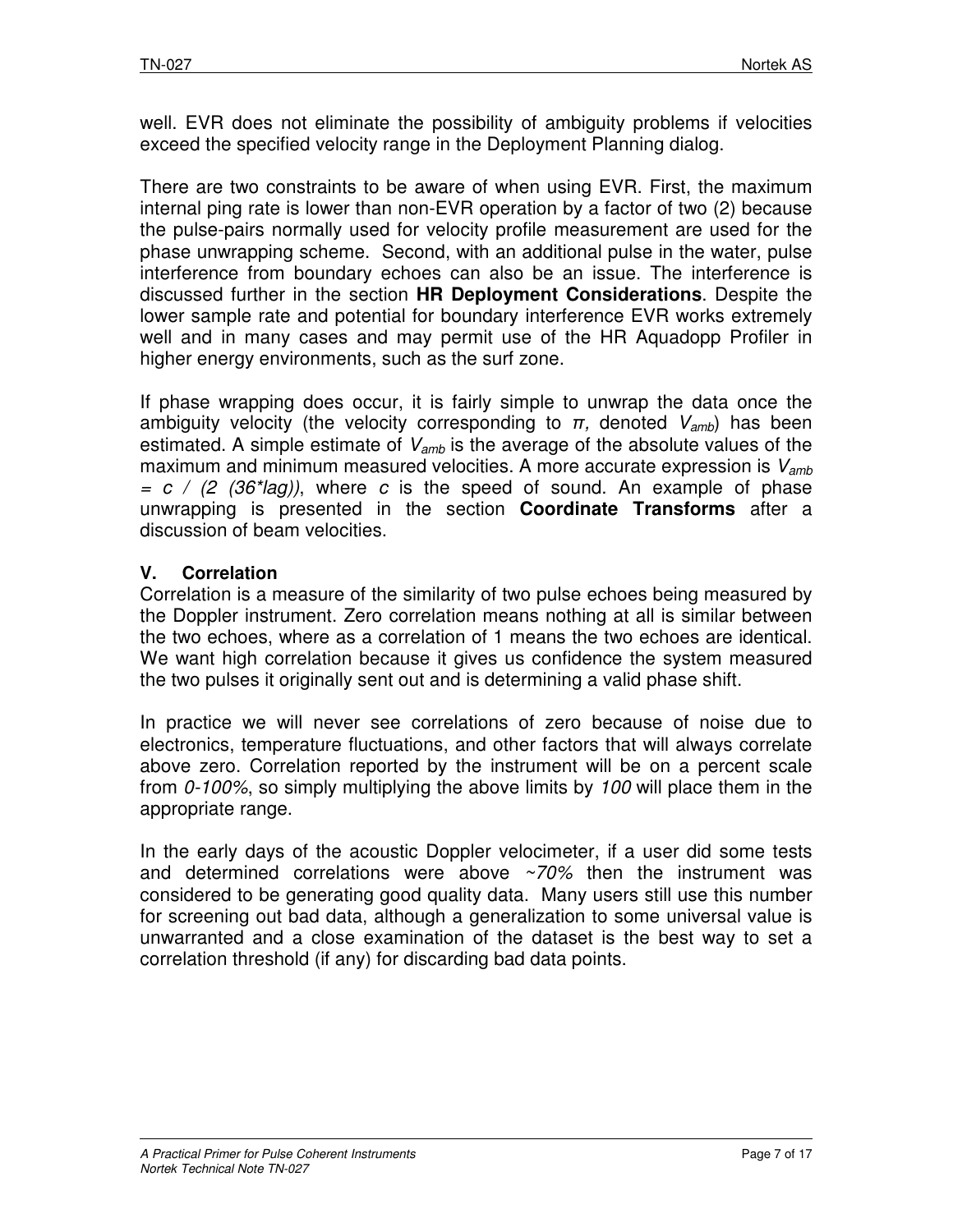

**Figure 3.** (a) Correlation histogram taken from the Vectrino data set shown in Figure 2. The majority of data is above 90\% correlation. (b) A scatter plot of correlation versus the beam velocity. Removing **Figure 3.** (a) Correlation histogram taken from the Vectrino data set shown in Figure 2. The majority of<br>data is above 90\% correlation. (b) A scatter plot of correlation versus the beam velocity. Removing<br>measurements wi screening procedure.

The number reported by Nortek instruments is a normalized correlation value and The number reported by Nortek instruments is a normalized correlation value and<br>will always lay in the interval *0-100%*. A typical histogram for Vectrino correlation data is shown in Figure 3a. A scatter plot of correlation versus velocity is shown in Figure 3b. Discarding measurements with correlations lower than  $70\%$ significantly reduce the variance of the data set, which is generally the goal of significantly reduce the variance of the data set, which is generally the goal of<br>most data screening operations. Removing low correlation measurements is still a good idea because correlation is a strong indicator of data quality in the sense of a valid Doppler phase shift determination. However, high correlation is not a good idea because correlation is a strong indicator of data quality in the sense<br>of a valid Doppler phase shift determination. However, high correlation is not<br>always indicative of a valid measurement of the flow. It is correlation is tied to a specific beam velocity measurement, not to an orthogonal correlation is tied to a specific beam velocity measurement, not to an orthogor<br>coordinate direction such as **X**, and any screening should take this into account a x matrix. Each component in Nortek AS 1*00%*. A typical histogram for Vectrino correlation<br>catter plot of correlation versus velocity is shown<br>rements with correlations lower than 70% will not ns. Removing low correlation measurements is sti<br>on is a strong indicator of data quality in the sense<br>ft determination. However, high correlation is nc<br>easurement of the flow. It is also important to not<br>beam velocity mea

#### **VI. Coordinate Transforms and Beam Velocities Beam**

The transform of coordinate systems from **beam** to **XYZ** or **ENU** coordinates is both an important and often neglected step when examining Doppler velocity data. Understanding coordinate transforms is important in interpreting velocity data, fixing problems in a data set, and ultimately, obtaining the highest quality data. important and often neglected step when examining Doppler velocity<br>derstanding coordinate transforms is important in interpreting velocity<br>ng problems in a data set, and ultimately, obtaining the highest quality

Returning to the phase wrapping problem, if we look at **XYZ** coordinate system data (Figure 2) the behavior of the dataset seems very odd. There are obvious data (Figure 2) the behavior of the dataset seems very odd. There are obvious<br>phase wrapping issues, but the velocity is near zero when the phase wrap occurs. The maximum positive velocity is near 1  $m/s$  while the minimum negative velocity is around 0.25 m/s. The expected minimum velocity is also near To understand why the velocity signal is wrapping when it is so far from the ambiguity velocity, we turn to the Transformation matrix. the highest quality<br>coordinate system<br>There are obvious<br>i the phase wrap<br>minimum negative<br>is also near -1 m/s.

The Transformation matrix for an instrument is reported in the header file ( **\*.hdr**) when performing a binary data conversion in the instrument software. For the The Transformation matrix for an instrument is reported in the header file (\***.hdr**)<br>when performing a binary data conversion in the instrument software. For the<br>Vector and HR Aquadopp Profiler it will be a 3 x 3 matrix an will be a 4 x 4 matrix. Each row represents a component in the instrument's **XYZ**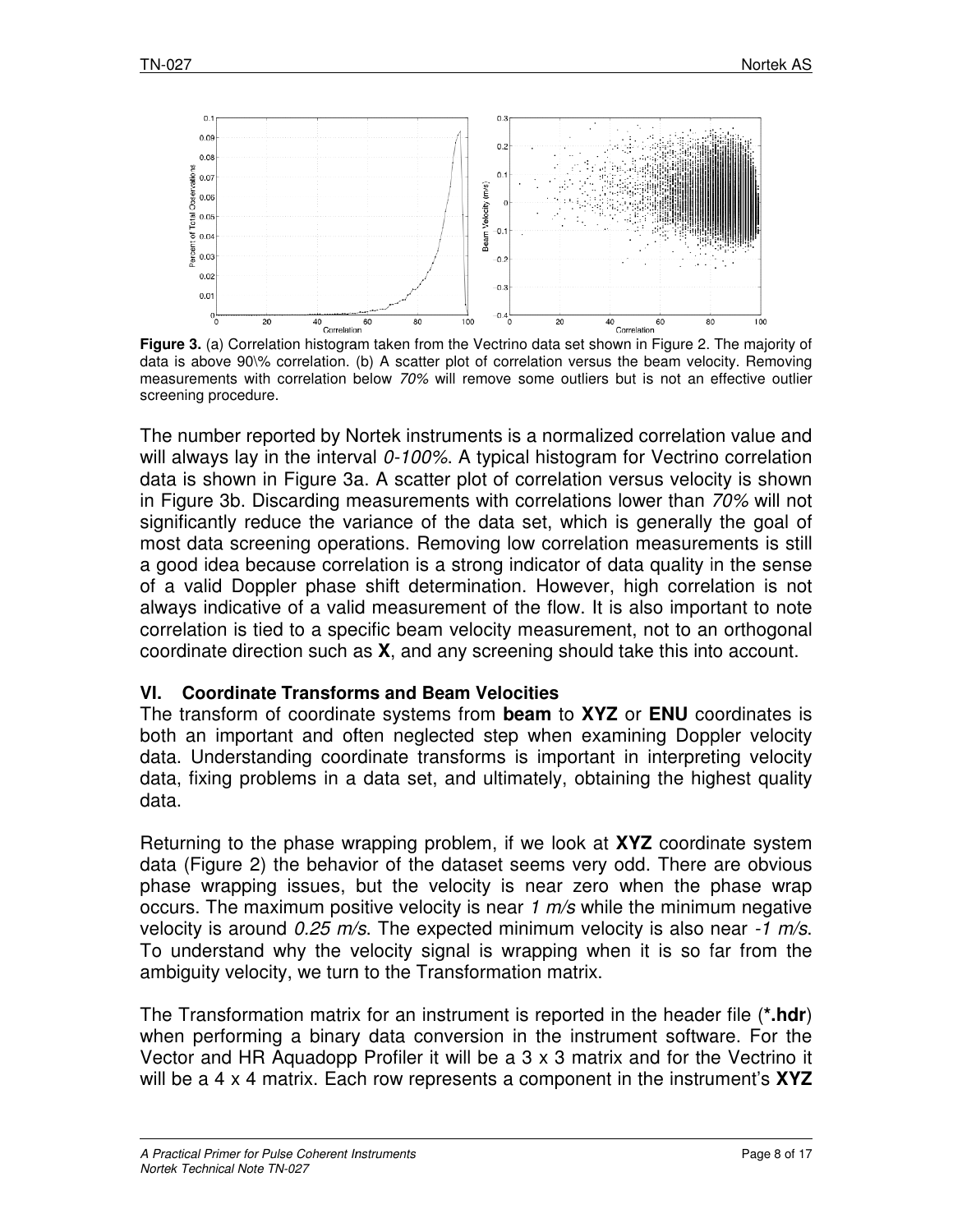coordinate system starting with **X** as the top row. The third and fourth rows for the Vectrino Transformation matrix represent the two estimates of vertical velocity produced by this instrument. Each column from left to right represents a velocity produced by this instrument. Each column from left to right represents a<br>beam. Refer to the appropriate instrument manual for beam numbering conventions. atrix represent the two estimates of vertical<br>ent. Each column from left to right represents a<br>tie instrument manual for beam numbering<br>lication:<br> $\begin{bmatrix} T_{13} \ T_{23} \ T_{33} \end{bmatrix} \begin{bmatrix} b_1 \ b_2 \ b_3 \end{bmatrix} = \begin{bmatrix} u_1 \ u_2 \ u_3 \end{b$ 

Recall the basics of matrix multiplication:

| $\lceil T_{11} \rceil$ | $T_{12}$ | $T_{13}$   |         |     | $u_1$ |
|------------------------|----------|------------|---------|-----|-------|
| $\mid\! T_{21}$        | $T_{22}$ | $ T_{23} $ | $ b_2 $ | $=$ | $u_2$ |
| $T_{31}$               | $T_{32}$ | $ T_{33} $ | $b_3$   |     | $u_3$ |

If we were to write out the matrix multiplication above we would obtain the following system of equations:

system of equations:<br>  $T_{11}b_1 + T_{12}b_2 + T_{13}b_3 = u_1$ <br>  $T_{21}b_1 + T_{22}b_2 + T_{23}b_3 = u_2$ <br>  $T_{31}b_1 + T_{32}b_2 + T_{33}b_3 = u_3$ <br> *i* represents the elements of the Transformation matrix **7** 

Where  $T_{ii}$  represents the elements of the Transformation matrix **T**,  $b_i$  are the beam velocities, and  $u_i$  are the transformed velocities. From the above equations, we can see how each orthogonal velocity component is a combination of the we can see how each orthogonal velocity component is a combination of the<br>various beam velocities. See Appendix (Lohrmann 1990) for the equations incorporating pitch, roll and heading data. Here is a typical Transformation matrix from a Vector: cities. From the above equations,<br>
imponent is a combination of the<br>
hrmann 1990) for the equations<br>
is a typical Transformation matrix<br>  $36 - 1.33$ <br>  $6 - 2.26$ <br>  $4 0.34$ <br>
it **T** as unscaled integer values. In<br>
be used in a

|  |                                                                                                        | n, roll and heading data. Here is a typical Transformation matrix   |
|--|--------------------------------------------------------------------------------------------------------|---------------------------------------------------------------------|
|  | $T = \begin{bmatrix} 2.68 & -1.36 & -1.33 \\ -0.02 & 2.26 & -2.26 \\ 0.35 & 0.34 & 0.34 \end{bmatrix}$ |                                                                     |
|  |                                                                                                        | f Nortek's instruments report $\tau$ as unscaled integer values. In |

Note that many of Nortek's instruments report  $T$  as unscaled integer values. In this case,  $T$  will need to be divided by  $4096$  to be used in a coordinate transform. Beginning in 2009, most instrument software will scale T during binary data conversion.

To convert from **beam** to XYZ coordinates the only information needed is a set of beam velocity measurements and the instrument Transformation m beam matrix. Using from a Vector provided above and referring to Figure 4, we see the **X** component is predominantly measured by  $b_1$  with nearly equal contributions from  $b_2$  and  $b_3$ . This makes sense because the instrument's **XYZ** coordinate system is aligned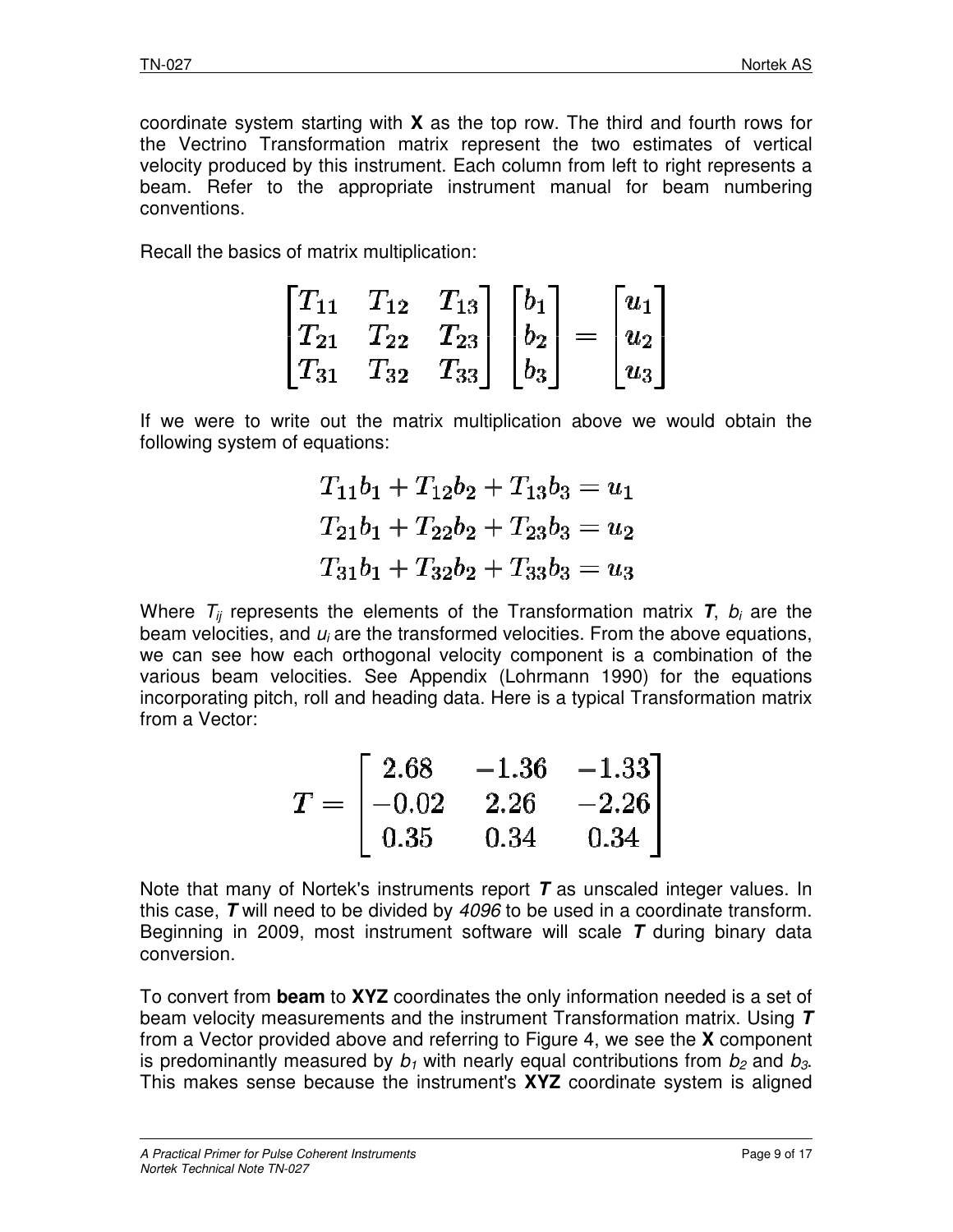with **X** pointing along one of the receiver arms. Beams 2 and 3 are at some angle α to the **X**-axis and measure a component of **X** proportional to cos(α).

The sign convention for beam velocities is with flow towards the receiver is positive. The situation is slightly more complicated for bistatic systems like the Vector and Vectrino, where beam velocities are actually measured along the bistatic axis (NortekAS 2005), but the convention is the same. For the **Y**  component,  $b_1$  contributes zero (or very near zero) because the **Y** component is perpendicular to the beam (refer to the center illustration of Figure 4). There is no motion towards or away from the transducer to generate a Doppler shift in this case. Finally, the **Z** component is an equal combination of all three beams since the **Z**-axis is aligned with the central transducer and each beam is at the same angle to the **Z**-axis.



**Figure 4.** The Vector **XYZ** coordinate system and beam numbering as defined relative to the probe head. Note a positive **X** velocity is defined as flow in the direction Beam 1 is pointing and a positive **Z** velocity is defined as flow into the probe.

Based on the above, the basic workings of the Transformation matrix should be understood.

Returning to the problem of phase wrapping discussed in the section **Phase Wrapping, Ambiguities, and Solutions** and the example presented in Figure 2, we can discover why the **X** component actually phase wrapped even though the reported velocity range indicates it should not have.

Using the appropriate Transformation matrix to convert our data from Figure 2 to beam coordinates ( $b_i = T^1 u_i$  where  $T^1$  represents the inverse of  $T$ ) yields the beam velocity traces seen in Figure 5. The phase wrapping actually occurs because the beam ambiguity velocity is exceeded in one or both of the beams. Vertical and beam ambiguity velocities are very close because of the probe head geometry. The vertical ambiguity velocity reported by the instrument is therefore essentially the beam ambiguity velocity, in this case 23 cm/s, and we can use this information to correct the phase wrapping in beam coordinates, then transform back to **XYZ** or **ENU** coordinates as needed.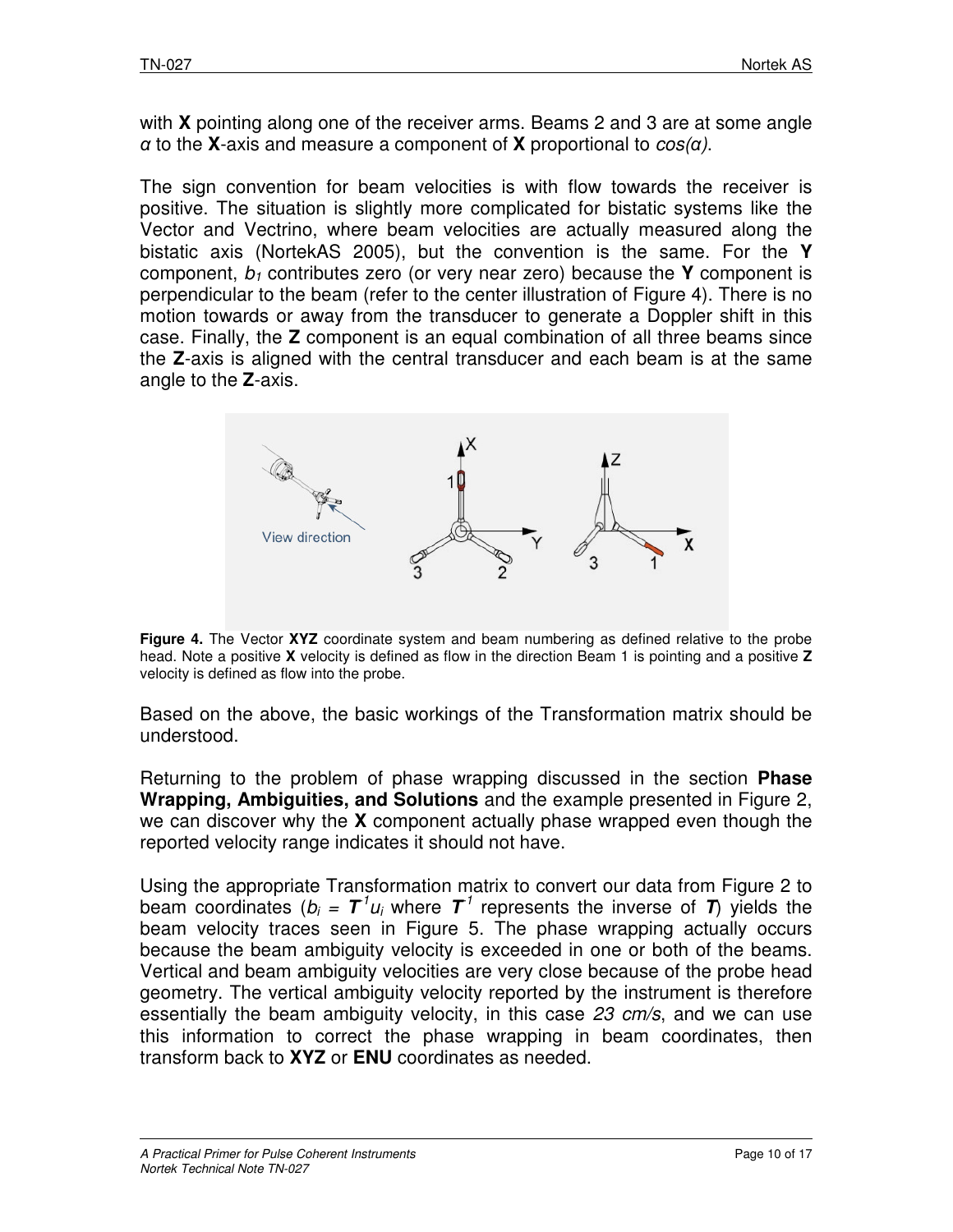

**Figure 5.** (a) The example phase wrap from Figure 2 as originally plotted (-), along with the two beam Figure 5. (a) The example phase wrap from Figure 2 as originally plotted (–), along with the two beam<br>velocities (–•–) and (–+–) utilized in the transformation from **beam** to XYZ velocities. The two beam velocities are seen to wrap individually causing the phase wrapping observed in the original X velocity. (b) Correcting the beam velocities and transforming back to **XYZ** components corrects the original velocity  $(-)$  trace so no phase wrapping occurs  $(-)$ .

The two data quality indicators normally associated with acoustic Doppler data, The two data quality indicators normally associated with acoustic Doppler data,<br>correlation and the signal to noise ratio (**SNR**), are reported for the beam velocity data. Discarding a measurement due to low correlation (or low **SNR**, or low **Amplitude** which is used to calculate **SNR**) should take into consideration the transformed velocities the low data quality indicator affects. For a three beam system, it is often simplest to discard all three velocities if working in XYZ or ENU system, it is often simplest to discard all three velocities if working in XYZ or ENU<br>coordinate systems and record length permits. The four beam configuration of the Vectrino allows only two components to be affected by a single beam wrapping, while data from the second pair of beams will be unaffected. low data quality indicator affects. For a three beam<br>to discard all three velocities if working in XYZ or ENU<br>cord length permits. The four beam configuration of<br>two components to be affected by a single beam<br>ne second pai

wrapping, while data from the second pair of beams will be unaffected.<br>For the HR Aquadopp Profiler (and all diverging beam, monostatic prof when using XYZ or ENU coordinate systems, the assumption of horizontally homogenous flow is a requirement to avoid measurement bias. As the beams homogenous flow is a requirement to avoid measurement bias. As the beams<br>diverge, the horizontal distance between beams increases. If the flow is not homogenous, then the velocity reported will not be representative of the actual when using XYZ or **ENU** coordinate systems, the assumption of horizontally homogenous flow is a requirement to avoid measurement bias. As the beams diverge, the horizontal distance between beams increases. If the flow is n spatial average of the three beams beams.

A final note on coordinate transforms regards any loss of information when transforming between the various systems. Coordinate transforms between the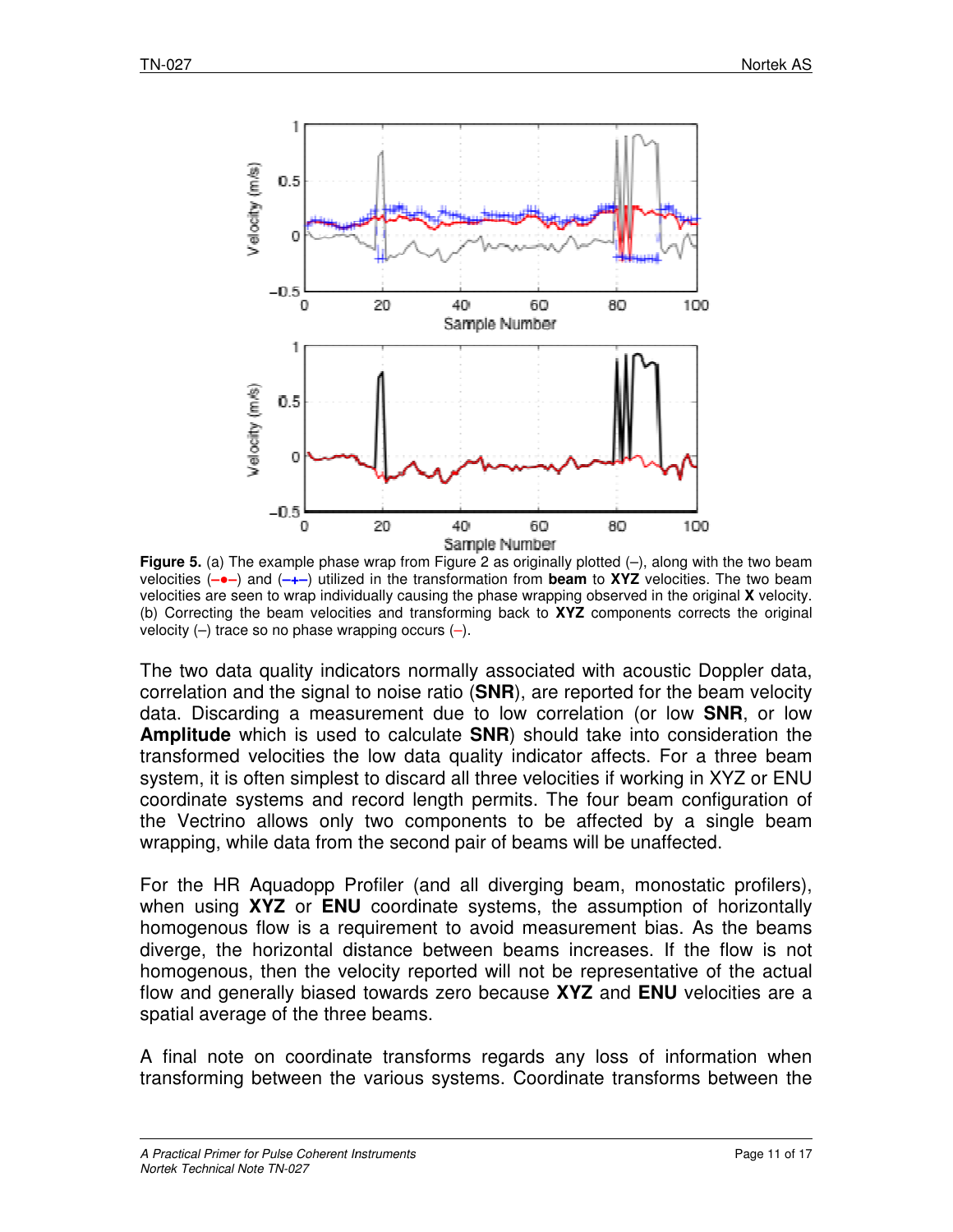**XYZ** and **beam** coordinates can be accomplished with no loss of information because only the instrument's Transformation matrix is involved. When converting to Earth normal coordinates, the instrument compass update rate sets the rate at which coordinate transforms are performed. A typical value for this rate is 1 Hz, meaning the transform matrix is updated with pitch, roll and heading information every second. If the data rate is  $4$  Hz, this means the four samples in each second share the same transformation. If onboard averaging is performed and the instrument is moving during the average interval, it is not possible to recover valid **XYZ** data from an **ENU** average velocity. It is not recommended to collect internally averaged beam or **XYZ** velocity data because of bias due to a moving instrument.

# **VII. Practical Considerations for HR Aquadopp Profilers**

HR Aquadopp Profiler deployment planning involves balancing multiple factors when setting up the profile parameters. The depth cell size, profile length, pulse distance, sample rate, and distance to a boundary (if applicable) will all need to be considered to achieve the highest quality data for a given deployment.

A useful parameter when planning a HR Aquadopp Profiler deployment is the velocity-range product. This is a number with dimensions of  $L^2/T$  (length squared over time). As a guideline when planning a deployment for the HR Aquadopp Profiler, this number should not exceed  $0.5 \text{ m}^2/\text{s}$  for the 2 MHz system and 1.0  $m^2$ /s for the 1 MHz system. If EVR is used with a 2 MHz system, the product should not exceed 0.9  $m^2$ /s. For example, if you require a profile range of 1.0 m, then the maximum horizontal current velocity should not exceed  $0.5$  m/s (velocity-range product =  $0.5 \text{ m}^2/\text{s}$ ).

This parameter is simply a way of encapsulating a few of the tradeoffs mentioned above, and primarily deals with the relationship between profile length, pulse distance, and the ambiguity velocity. By staying below this value, the instrument is far more likely to measure good quality data, but it is only a rule of thumb and not a guarantee.

The HR Aquadopp Profiler can measure with a fast sample rate and large measurement cell size, or a slower sample rate and smaller measurement cell size, but not a fast sample rate and small measurement cell size. Fast and slow are of course somewhat relative, but the smallest measurement cell size will not permit measuring at the highest sample rate and vice versa. The HR Aquadopp Profiler has a maximum of 127 measurement cells to divide a profile into and a minimum measurement cell size of 7 mm at 2 MHz and 20 mm at 1 MHz.

The pulse separation is closely tied to the profile length and distance to the boundary in most deployments. Because pulse coherent processing utilizes a pair of pulses, there is a potential for interference if the two pulses are generating echoes of equal intensity. The velocity profile will have holes (regions of bad data) in regions where interference occurs (Figure 6).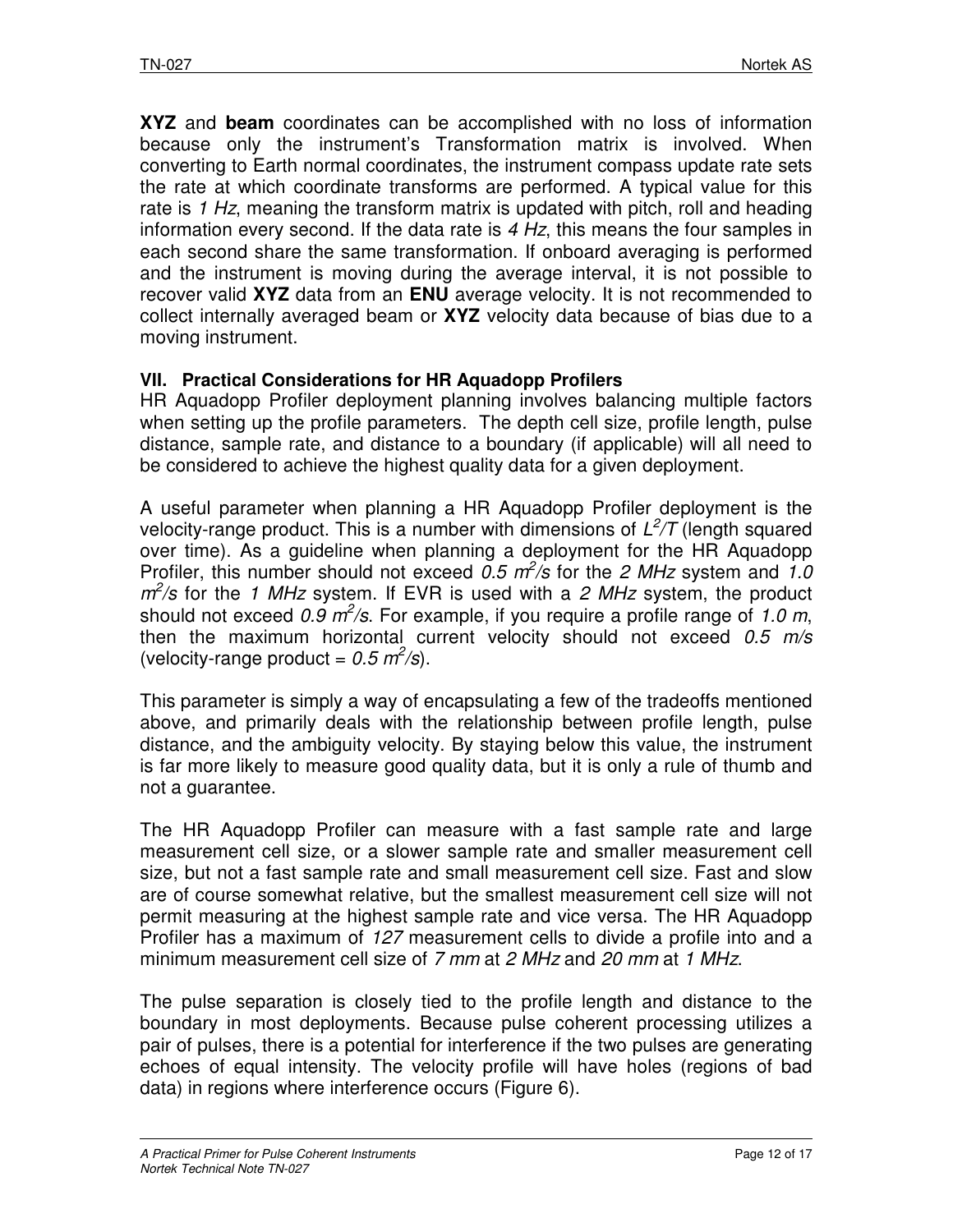

**Figure 6.** An example of pulse interference during an upward looking deployment of an HR Profiler in a lake.

The following few paragraphs deal with the three common deployment scenarios for an HR Profiler as outlined in the software's Deployment Planning help section, accessed via **Help:Help Topics** Planning from the topic list. For reference, the relevant section of the help file is reproduced in the **Appendix Appendix**. e following few paragraphs deal with the three common deployment scenarios<br>an HR Profiler as outlined in the software's Deployment Planning help section,<br>:essed via **Help:Help Topics** menu item and then selecting

When the instrument is pointed towards the bottom or a solid boundary that is not **Planning** from the topic list. For reference, the relevant section of the help file is reproduced in the **Appendix**.<br>When the instrument is pointed towards the bottom or a solid boundary that is not the free surface, the distance to the boundary to keep the pulses from interfering. This is applicable out to about  $3$  m, beyond which pulse interference will generally not be an issue out to about *3 m*, beyond which pulse interference will generally not be an issue<br>for standard pulse coherent setups. If EVR is used, there will be an additional pulse in the water with an automatically set pulse separation of  $1/3$  the distance used for the main pulse pair. If the EVR pulse separation is less than the distance to the boundary, pulse interference is likely to occur. used for the main pulse pair. If the EVR pulse separation is less than the distance to the boundary, pulse interference is likely to occur.<br>If the instrument is pointed towards the free surface and the distance to the free VR is used, there will be an a<br>set pulse separation of  $1/3$  the<br>VR pulse separation is less<br>ce is likely to occur.<br>ee surface and the distance to

surface is more than twice the desired profile range, the pulse distance can be surface is more than twice the desired profile range, the pulse distance can be<br>set according to the desired velocity range (this is the **Up-looking, deep water** option of the Deployment Planning dialog). If the distance to the surface is closer than twice the desired profile range, it can be difficult to avoid pulse interference than twice the desired profile range, it can<br>when trying to profile the full water column.

As an example, consider a deployment in  $2 \, m$  of water with the HR Profiler mounted up-looking on a frame on the bottom. The distance to the surface is approximately 2 m (there's a bit of offset because of the frame, but we will neglect that right now) and we want to measure the entire water column. The standard setup (i.e. the **Up Up-looking, shallow water** deployment option) will treat this conservatively and will set the HR Profiler to collect measurements in the lower half of the water column. This is because the echo from the surface is generally very strong and pulse interference will almost certainly first pulse hits the surface. I up-looking on a frame on the bottom. The distance to the surface is<br>nately *2 m* (there's a bit of offset because of the frame, but we will<br>that right now) and we want to measure the entire water column. The the HR Profiler to collect measurements in the<br>This is because the echo from the surface is<br>interference will almost certainly occur when the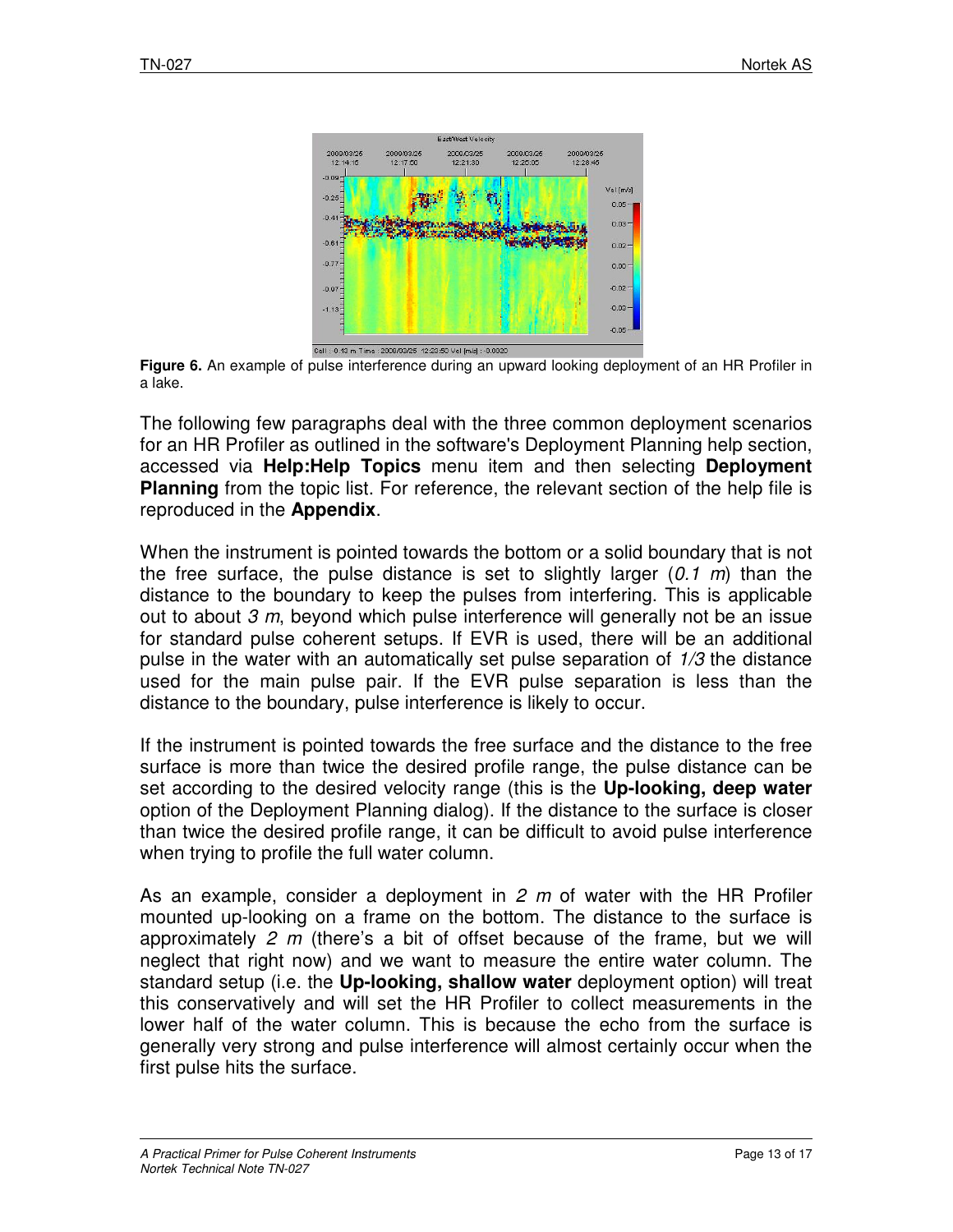In order to capture the entire water column, there is unfortunately no simple rule for setting up the instrument. Test deployments (preferably cabled so parameters can be changed on the fly and multiple setups tested) are the easiest means to identify a working solution. Treating this situation like the down looking setup is a good starting point to work from, but tuning pulse distance will be needed to reduce pulse interference. A changing surface state such as surface waves or tides will make finding a working solution more difficult because the distance to boundary is changing. With a changing water surface elevation, the possibility of pulse interference is more likely. There is likely no setup that will eliminate pulse interference for this type of deployment.

For a final word on pulse distance, recall the earlier discussion of ambiguous velocities and the relationship between pulse distance and velocity range. As the profile distance increases, the pulse distance will also generally increase as outlined above. This results in a smaller maximum unambiguous velocity. Unless the instrument is in deep water (i.e. low energy environment), EVR will need to be used to eliminate phase wrapping caused by the lower ambiguity velocity.

### **VIII. Practical Considerations for Velocimeters**

Other than sample rate, the most common parameter changed on an acoustic velocimeter is the **Nominal Velocity Range**. Setting this to an appropriate value for the flow being measured is the most important instrument parameter in determining data quality. Too large a velocity range will result in very noisy data because the detected phase shift is very small relative to  $\pi$  or the ambiguity velocity. Too low a range will result in de-correlation of the return signals or phase wrapping. The appropriate **Nominal Velocity Range** will generate good quality data minimizing data quality problems. Other factors, such as low **SNR** and high shear in the sample volume, will also affect data quality and need to be evaluated on a case by case basis.

The Vector and Vectrino are pulse coherent systems, and as such, they are also susceptible to pulse interference when measuring near boundaries. Pulse interference for acoustic velocimeters is called a "weak spot" and will show in data as both low SNR and correlation values, as well as noisy velocity traces. Table 1 summarizes the distances where weak spots occur for the Vector and Vectrino indexed to the **Nominal Velocity Range** setting. The cause is the same as discussed for the HR Aquadopp Profiler and the solution is fairly similar, but far easier to carry out. Changing to the next higher or lower velocity range as appropriate will eliminate the problem. Alternatively, moving the instrument (measurement volume) up or down away from the boundary by just a few centimeters can reduce the weak spot effects. Note that the distances to boundaries specified are approximate and will depend on the speed of sound.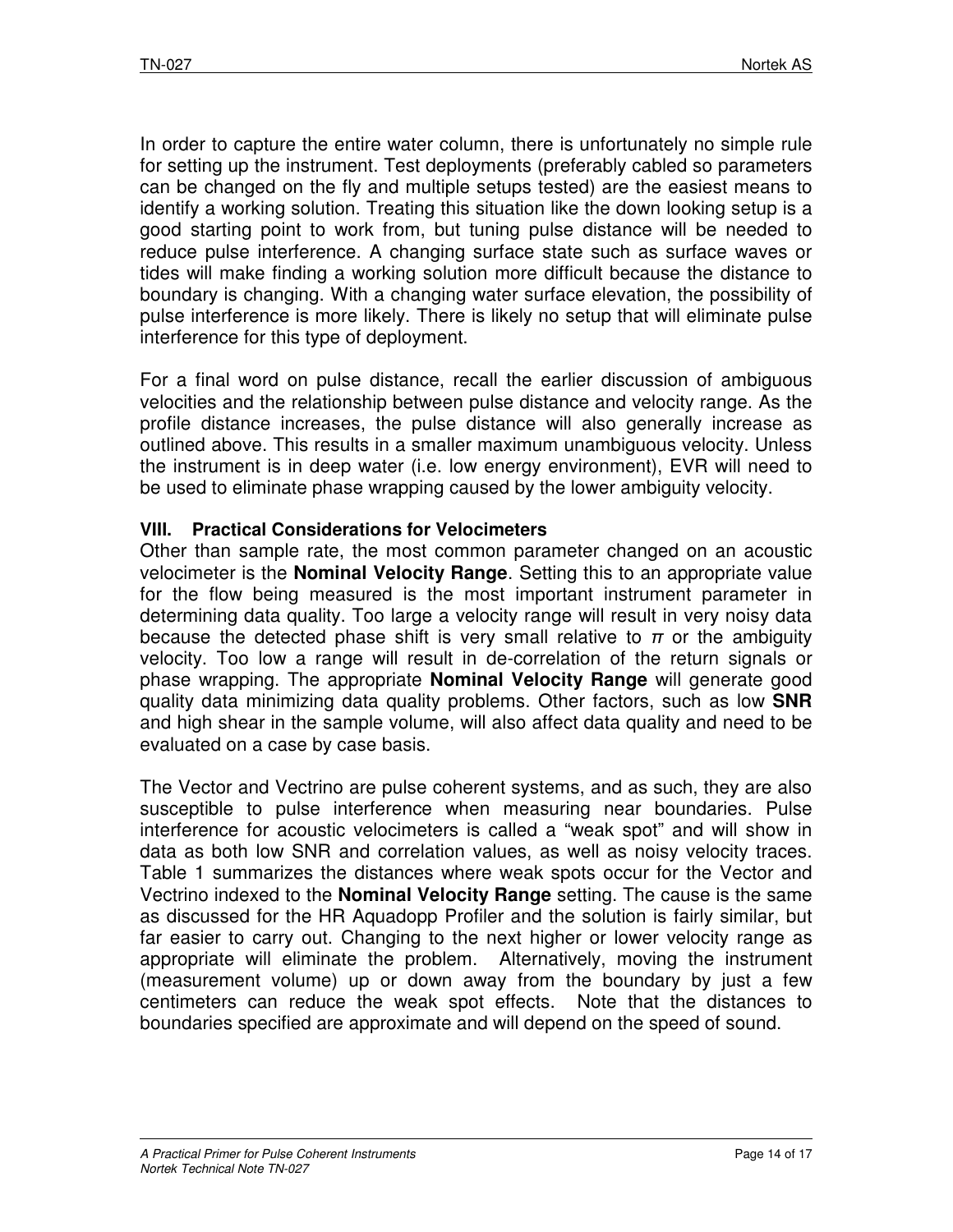| Velocity Range (m/s) | Vector (m) | Vectrino (m) |
|----------------------|------------|--------------|
| 0.01                 | 3.12       |              |
| 0.01                 |            | 0.38, 0.75   |
| 0.10                 | 0.46       | 0.23, 0.45   |
| 0.30                 | 0.20       | 0.10, 0.23   |
| 1.00                 | 0.08, 0.20 | 0.05, 0.12   |
| 2.00                 | 0.05, 0.09 |              |
| 2.50                 |            | 0.03, 0.10   |
| 4.00                 | 0.03, 0.06 | 0.02, 0.05   |
| 7.00                 | 0.04       |              |

**Table 1.** Weak spots listed as the distance from Sample Volume to boundary for the Vector and Vectrino. If a cell in the table is blank, the Nominal Velocity Range corresponding to that row is not available for the instrument in question. If two values are listed both distances are potential weak spot locations, this does not indicate a range. Be aware the weak spot location is dependent on the speed of sound and the boundary surface, so the values given are only estimates and weak spots may be encountered a centimeter or more away from these values.

### **IX. Final Comments**

Pulse coherent systems are extremely powerful tools for flow measurement. They are seemingly simple systems but require consideration of many different parameters to produce the highest quality data. The biggest key to their successful use is an understanding of the basic concepts of their operation and the potential problems that can occur when deployed. Experience with the systems is an important factor as well, and the value of test deployments cannot be overemphasized.

The Nortek Forum ( www.nortek-as.com/en/knowledge-center/forum ) is an invaluable resource for both new and experienced users. Many of the topics discussed in this primer originated from forum posts and the reader is encouraged to utilize them for discussion, further reading, and suggestions on improvements we can make to this document.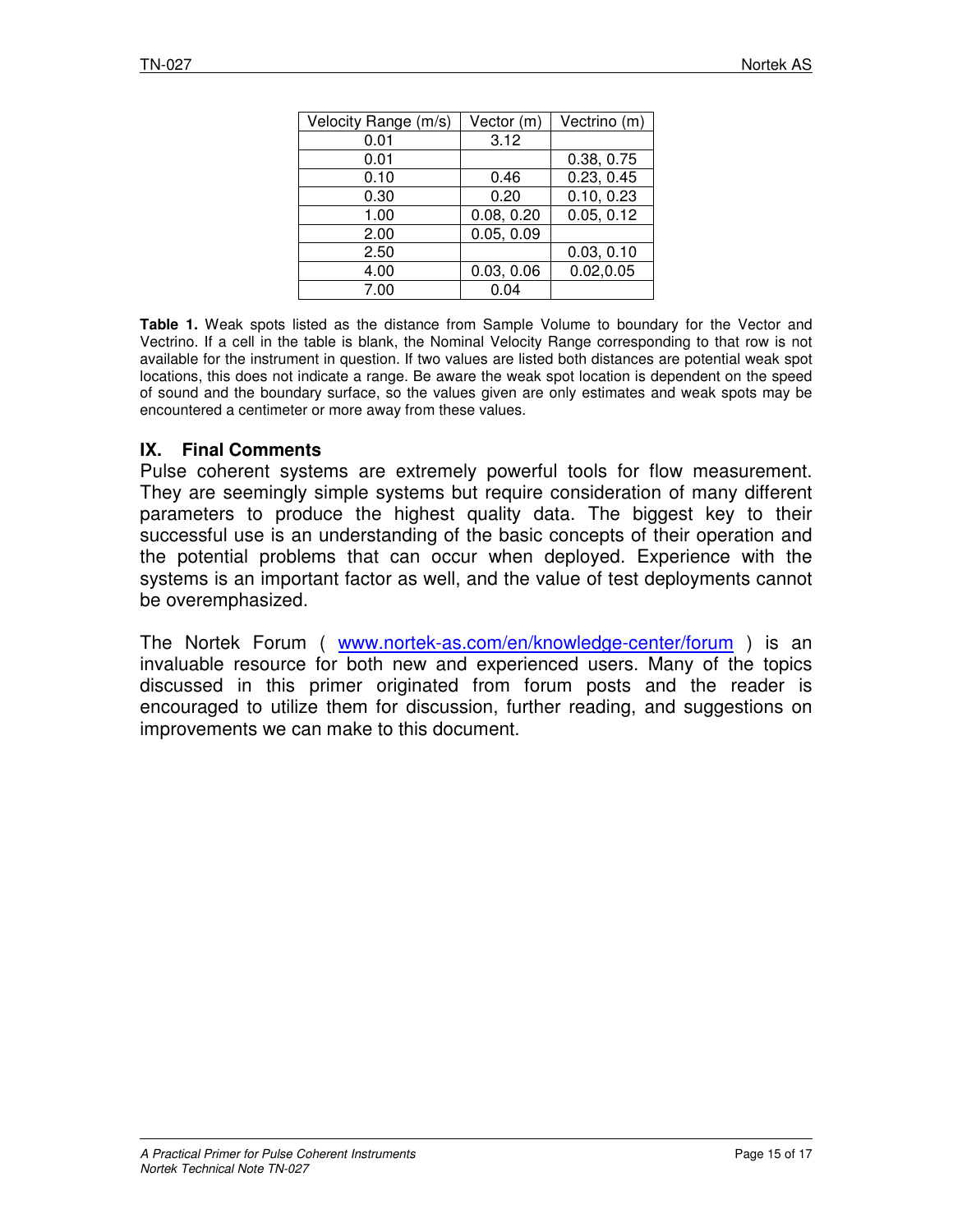#### **X. Appendix**

To assist in configuring the HR Aquadopp Profiler, the standard software menu encourages the user to choose between three common mounting scenarios. The software will then automatically select some of the configuration parameters in what we believe is the best possible way. If none of these scenarios properly describes the measurement situation, the user must manually configure the profiler using the advanced menu.

The standard scenarios are:

#### **1) System oriented downward and mounted at a know distance above the bottom.**

If practical, this is normally the easiest way to get good data from a HR Aquadopp Profiler. The software will use the distance entered as the key parameter and the spacing between the acoustic pulses is set to be slightly larger than the distance to the bottom. Because the strong bottom echo from the first pulse reaches the transducer right after the second pulses is transmitted, the acoustic interference does not affect the velocity close to the bottom. Also, the first pulse tends to completely die out once it hits the bottom and the instrument can record the echo from the second pulse as it propagates toward the bottom without the least bit of interference from the first pulse. The end result is very clean data and a clear view of the bottom boundary layer.

If the distance to the bottom is set to be smaller than what it actually is during the deployment, the second pulse will be transmitted too early. As a consequence, the profiler will not collect data close to the bottom.

If the distance to the bottom is set to be larger than what it actually is during the deployment, the second pulse will be transmitted too late. The consequence is that data will be lost in a band close to the instrument.

Normally, the data close to the bottom is more important than the data close to the profiler so if the distance is not precisely known, it is better to err on the side of overestimating the distance to the bottom.

If the bottom contains acoustically reflecting material of different size and shape (for example, large rocks, coral, and some types of plants), the bottom will be acoustically "wider" than a smooth bottom consisting of materials like clay, silt, or sand. This generates results where velocity data close to the instrument is lost. In extreme cases the whole velocity profile can be contaminated especially if the distance to the bottom is short.

#### **2) System oriented upward toward the surface, deep water.**

A practical definition here of "deep water" is a little more than twice the desired profiling range. If you choose this configuration the distance between the pulses is set to be a little more than the requested profiling range.

In this situation pulse interference is rarely a problem for high-frequency systems (>1 MHz). The exception is the case where strong acoustic scatters congregate just beyond the profiling range. For example, a fish swimming 1.5 m above the bottom could give interference in the velocity profile if the profiling range is set to 1 m. The interference will show up as an outlier in the data collected at a range of 0.5m (roughly). Since the amplitude data for the HR system is normally recorded while registering the echo from pulse number one, the source of the interference cannot easily be identified.

For low frequency systems, the echo from pulse number 1 dies out more slowly (the acoustic water absorption is lower) and pulse-to-pulse interference can be generated by zooplankton